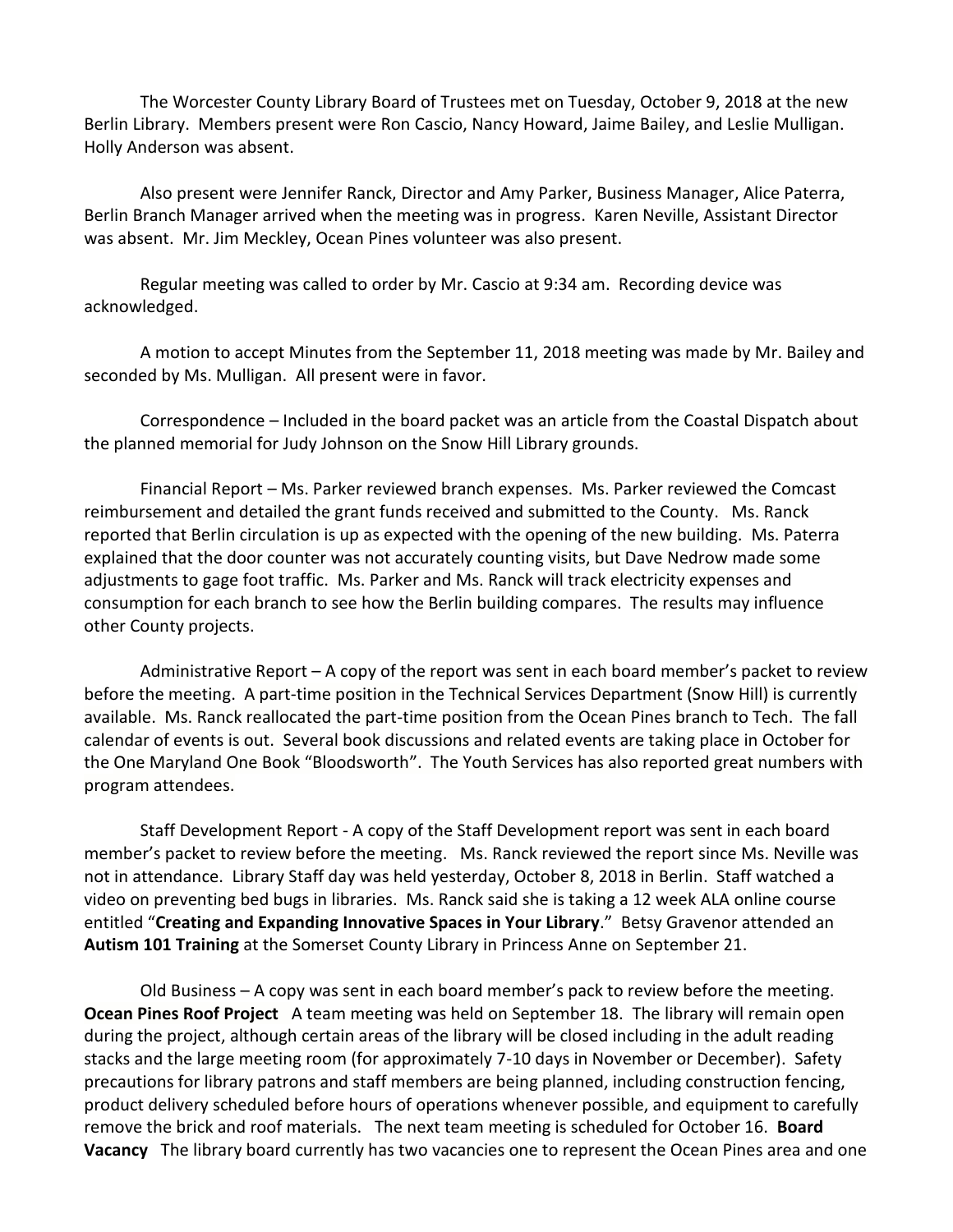Worcester County Library Board of Trustees Minutes, October 8, 2018 Page 2

to represent the southern end of the County. Notices have been sent to the Chambers of Commerce. **County Improvement Plan** The CIP was due to the County on October 2. Renovation and expansion of the Pocomoke project beginning in FY 2020 and new HVAC system was requested for the Snow Hill branch in FY 2023. **Pocomoke Library Pre-Design** Jeff Schoellkopf met with Pocomoke library staff on September 19 to discuss renovations and possible addition. Several preliminary options may be ready in November or December for the library board to discuss. The library applied for a FY 20 County Public Library Grant from the State of Maryland to complete the architectural and engineering phase in the amount of \$250,000.

New Business – Ms. Howard made a motion to have a closed session as noted on the meeting agenda at 9:51 a.m. under Maryland Open Meetings Act General Provisions Article § 3-305 (b) (2); Ms. Mulligan seconded. All were in favor. At 10:15 a.m. Ms. Howard made a motion to come out of closed session; Ms. Mulligan seconded. Mr. Cascio noted the meeting reconvened in open session at 10:15 am, and stated the board discussed updating the Library's emergency plan during the closed session. The board inquired about changing officer terms to two years at the September meeting. Ms. Ranck stated the term is one year as defined in the *Laws of Maryland Relating to Public Libraries*. Mr. Bailey motioned to keep Mr. Cascio as President for one more year, Ms. Mulligan seconded. All were in favor. Mr. Cascio motioned to keep Ms. Howard as Vice President for one more year, Ms. Mulligan seconded. All were in favor. Ms. Ranck said the Library administration would like to schedule a morning in-service training for staff to be held Friday, April 26, 2019. All library branches would be closed to the public from 9:00 a.m. to 12:59 p.m. April 26, and open to the public from 1:00 – 5:00 p.m. that afternoon. The April staff day will be included in the 2019 list of holidays and closings that will be presented at the November Trustee meeting.

Mr. Jim Meckley addressed the Library Board and talked about his fundraising efforts at the Ocean Pines Branch. As a previous book store owner, he is able to identify the more valuable donations. Mr. Meckley is willing to share his expertise with the other branches.

Ms. Paterra, Berlin Branch Manager, said Berlin had a huge increase in people. Opening day we saw 1,100 people. Weekday attendance at the new Berlin branch is, on average, 500 people per day. Saturday attendance is being monitored. Ms. Paterra has given countless tours of the branch. The meeting room is booked until next June. Recent programs for young adults included an Oreo stacking program and a pizza taste test. Ms. Paterra has posted a sign excluding food and drinks in the Maryland Room due to the age and importance of the materials.

The next board meeting will be Tuesday, November 13 at the Ocean City Library meeting room at 9:30 a.m. A tour of the Ocean City branch library will be conducted at the end of the November meeting.